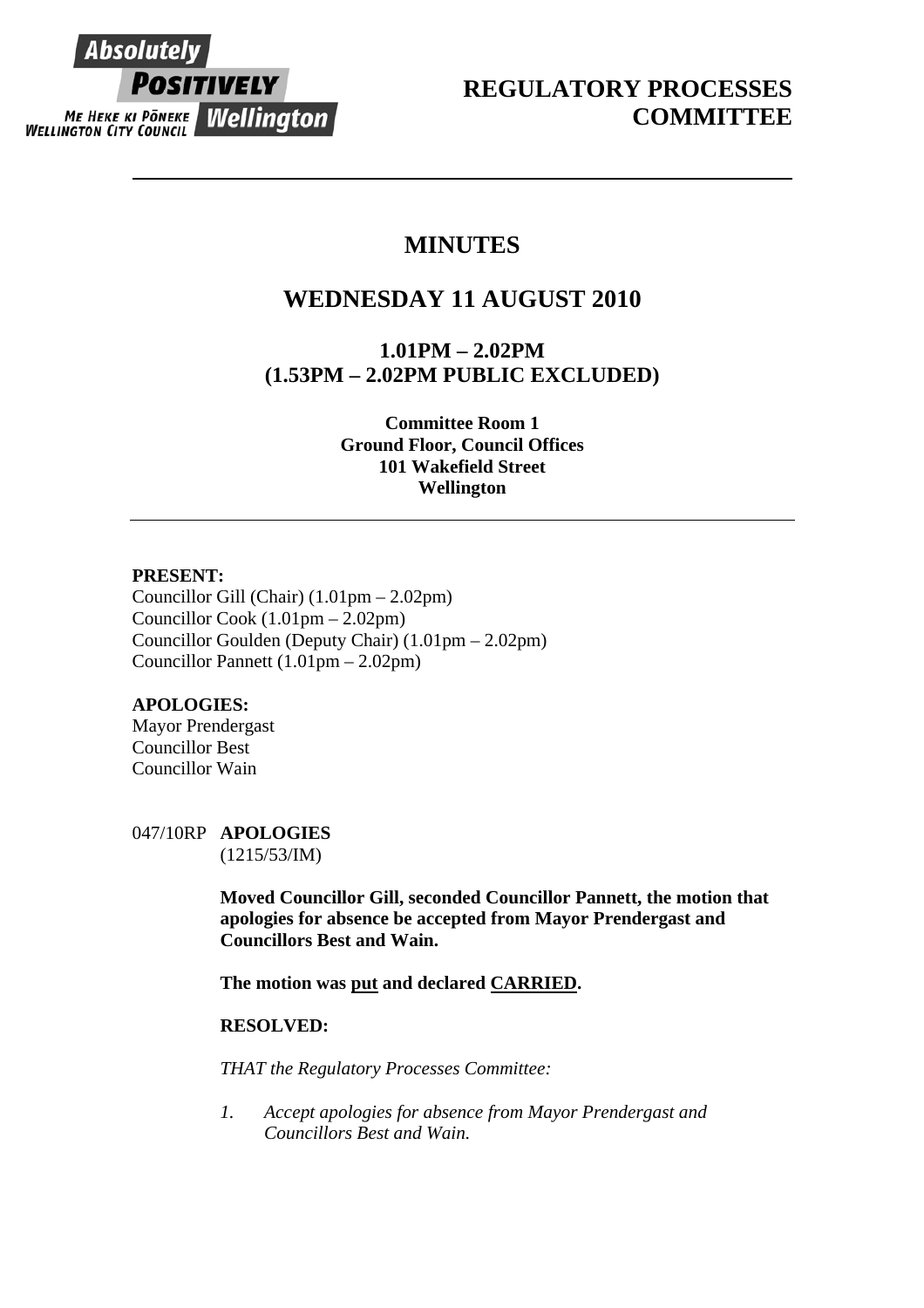#### 048/10RP **MINUTES FOR CONFIRMATION**  (1215/53/IM)

**Moved Councillor Gill, seconded Councillor Cook the motion that the Regulatory Processes Committee approve the minutes of the meeting held on Wednesday 16 June 2010 having been circulated, be taken as an accurate record of that meeting.** 

**The motion was put and declared CARRIED.**

#### **RESOLVED:**

*THAT the Regulatory Processes Committee:* 

*1. Approve the minutes of the meeting held on Wednesday 16 June 2010 having been circulated, be taken as an accurate record of that meeting.* 

#### 049/10RP **CONFLICT OF INTEREST DECLARATIONS** (1215/53/IM)

#### **NOTED:**

There were no conflicts of interest declared.

#### 050/10RP **PUBLIC PARTICIPATION** (1215/53/IM)

#### **NOTED:**

There was no public participation.

#### 051/10RP **RESOURCE CONSENT PLANNING** (1215/53/IM) (REPORT 1)

#### **NOTED:**

Warren Ulusele – Manager, Development Planning and Compliance and Donna Morrison –Manager, Best Practice briefed the meeting on the Resource Management (Simplifying and Streamlining) Amendment Act 2009.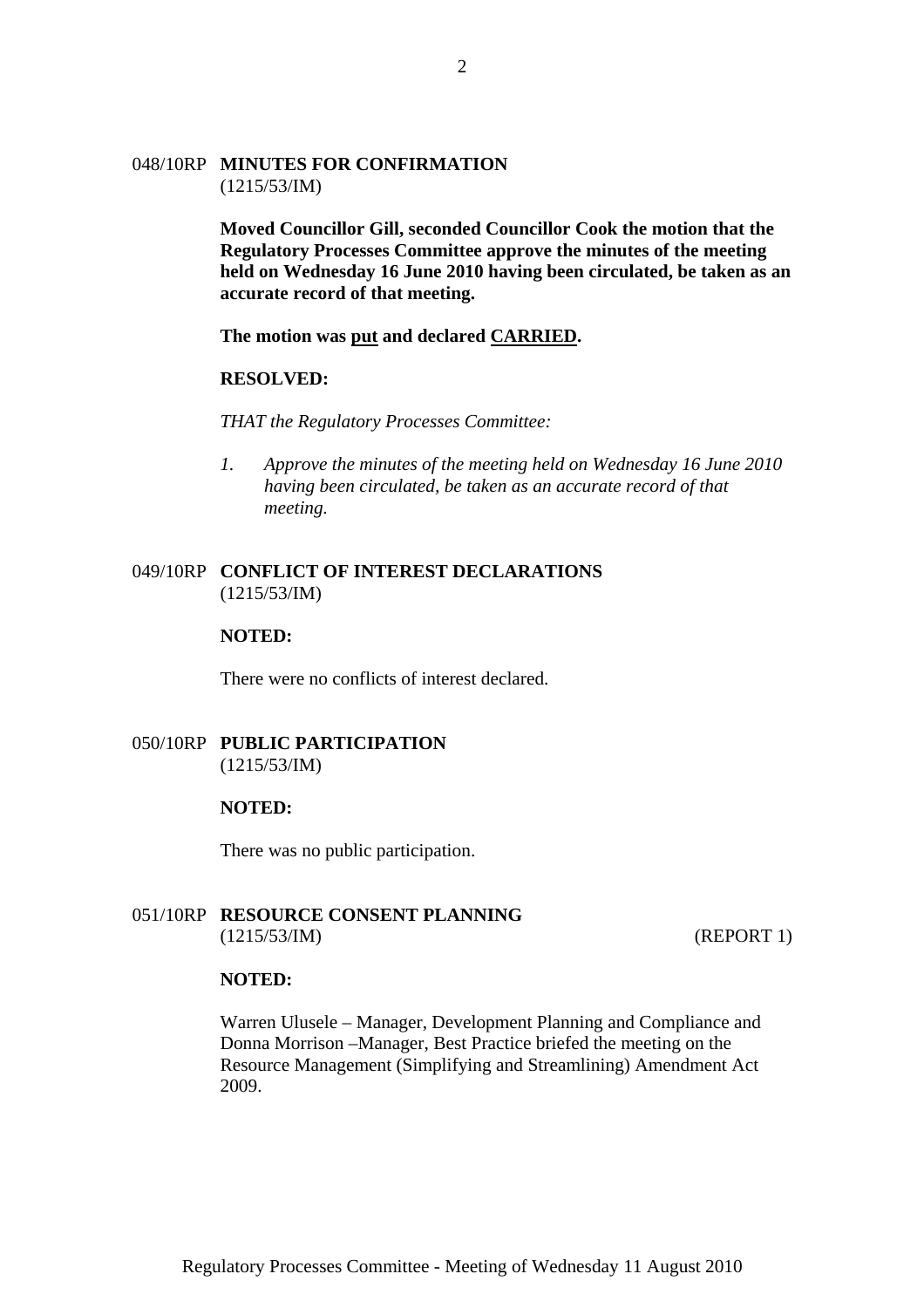### 052/10RP **GRANTING OF LEASES TO EARLY CHILDHOOD CENTRES IN ACCORDANCE WITH THE EARLY CHILDHOOD CENTRES POLICY**

Report of Hanita Shantilal – Senior Property Adviser. (1215/53/IM) (REPORT 2)

**Moved Councillor Cook, seconded Councillor Pannett the substantive motion.** 

**The substantive motion was put and declared CARRIED.** 

#### **RESOLVED:**

*THAT the Regulatory Processes Committee:* 

- *1. Receive the information.*
- *2. Agree to grant a new premises lease relating to Fee Simple land to the Wellington Playcentre Association as set out in Appendix two of the officer's report, in accordance with the Early Childhood Centres Policy and subject to the Local Government Act 2002.*
- *3. Agree to grant a new ground lease relating to Local Purpose Reserve land to Te Kohanga Reo National Trust Board as set out in Appendix 2, in accordance with the Early Childhood Centres Policy and subject to the Reserves Act 1977.*
- *4. Agree to grant a new premises lease relating to Local Purpose Reserve land to the Karori Childcare Centre Incorporated in accordance with the Early Childhood Centres Policy, with a reduction in rental to 2% of their income for the first 10 years of their new premises lease as set out in Appendix two of the officer's report.*
- *5. Note that unless specified differently within the recommendations, the terms of the ground lease and premises leases are as follows: Commencement Date: 1 July 2010 Term: 10 years plus a 10 year right of renewal Ground Lease Rental: 1% of the revenue of each early childhood centre Premises Lease Rental: 4% of the revenue attributable to each early childhood centre Incremental Rental: Where a centre has a rental increase greater than \$500.00 per annum the new rent will be phased in over a period of three years (as shown in Appendix two of the officer's report).*
- *6. Note any approval to grant a lease for Fee Simple land is conditional on:*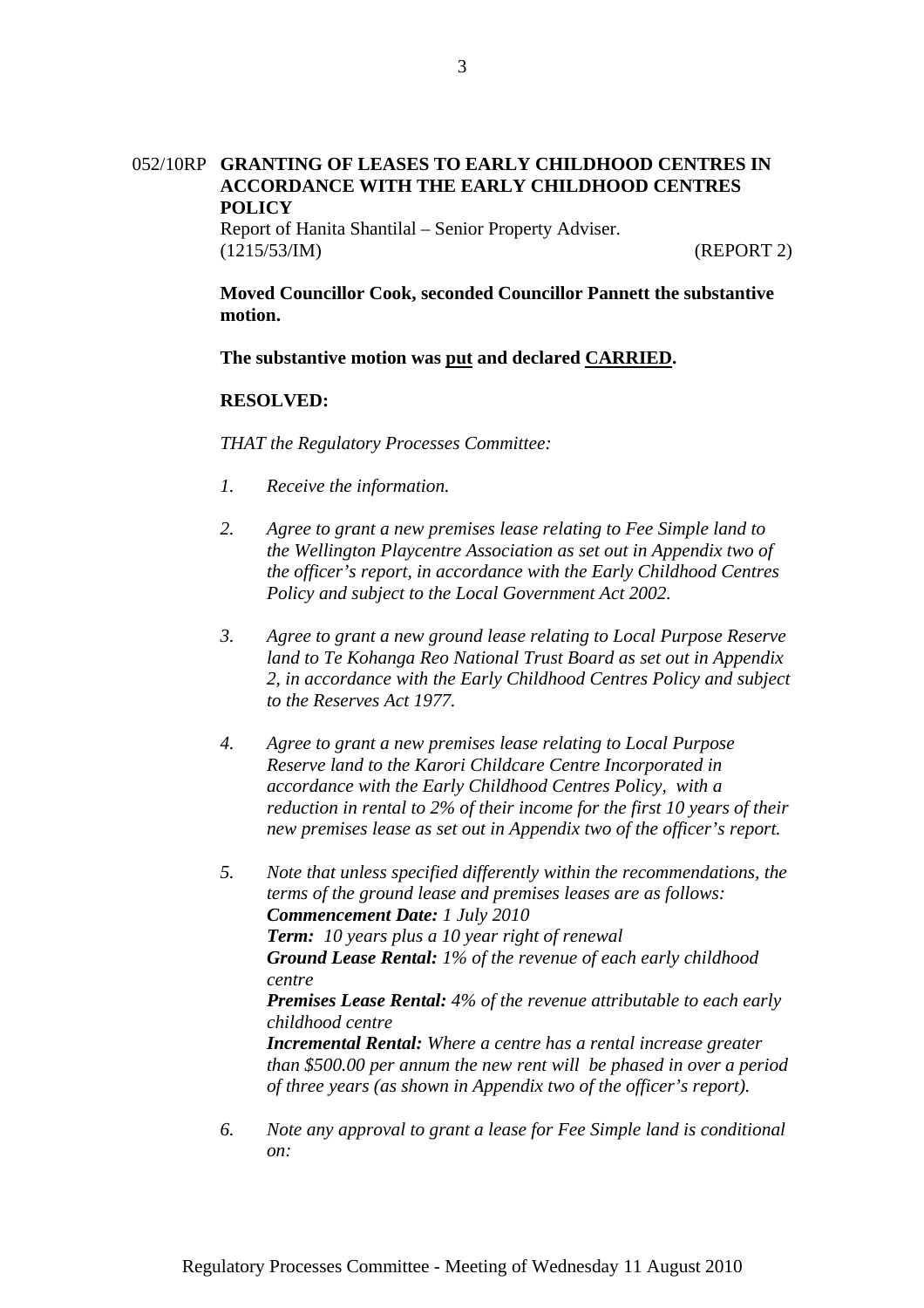- *(i) appropriate consultation in accordance with section 138 of the Local Government Act 2002;*
- *(ii) there being no sustained objections resulting from the abovementioned consultation or notification; and*
- *(iii) the legal and advertising costs associated with preparing the leases are met by the Lessee.*
- *7. Note that any approval to grant premises leases and ground leases for Local Purpose land is conditional on:* 
	- *(i) the leases being publicly notified in accordance with section 119 and 120 of the Reserves Act 1977;*
	- *(ii) there being no sustained objections resulting from the abovementioned consultation or notification; and*
	- *(iii) the legal and advertising costs associated with preparing the leases are met by the Lessee.*
- *8. Agree that the Chief Executive will finalise and negotiate the lease details.*

#### 053/10RP **RESOLUTION TO EXCLUDE THE PUBLIC** (1215/53/IM)

**Moved Councillor Gill, seconded Councillor Pannett the motion to exclude the public.** 

**The motion was put and declared CARRIED.** 

#### **RESOLVED:**

*THAT the Regulatory Processes Committee:* 

*1. Pursuant to the provisions of the Local Government Official Information and Meetings Act 1987, resolve that the public be excluded from the following part of the proceedings of this meeting namely:* 

*Report 3 - District Plan Change 43 - Heritage Review* 

| Grounds: | Section $48(1)(a)$ | that public conduct of the whole or<br>the relevant part of the<br>proceedings of the meeting would<br>be likely to result in the disclosure<br>of information for which good<br>reason for withholding would exist<br>under Section 7. |
|----------|--------------------|-----------------------------------------------------------------------------------------------------------------------------------------------------------------------------------------------------------------------------------------|
| Reason:  | Section $7(2)(g)$  | maintain legal professional<br>privilege.                                                                                                                                                                                               |